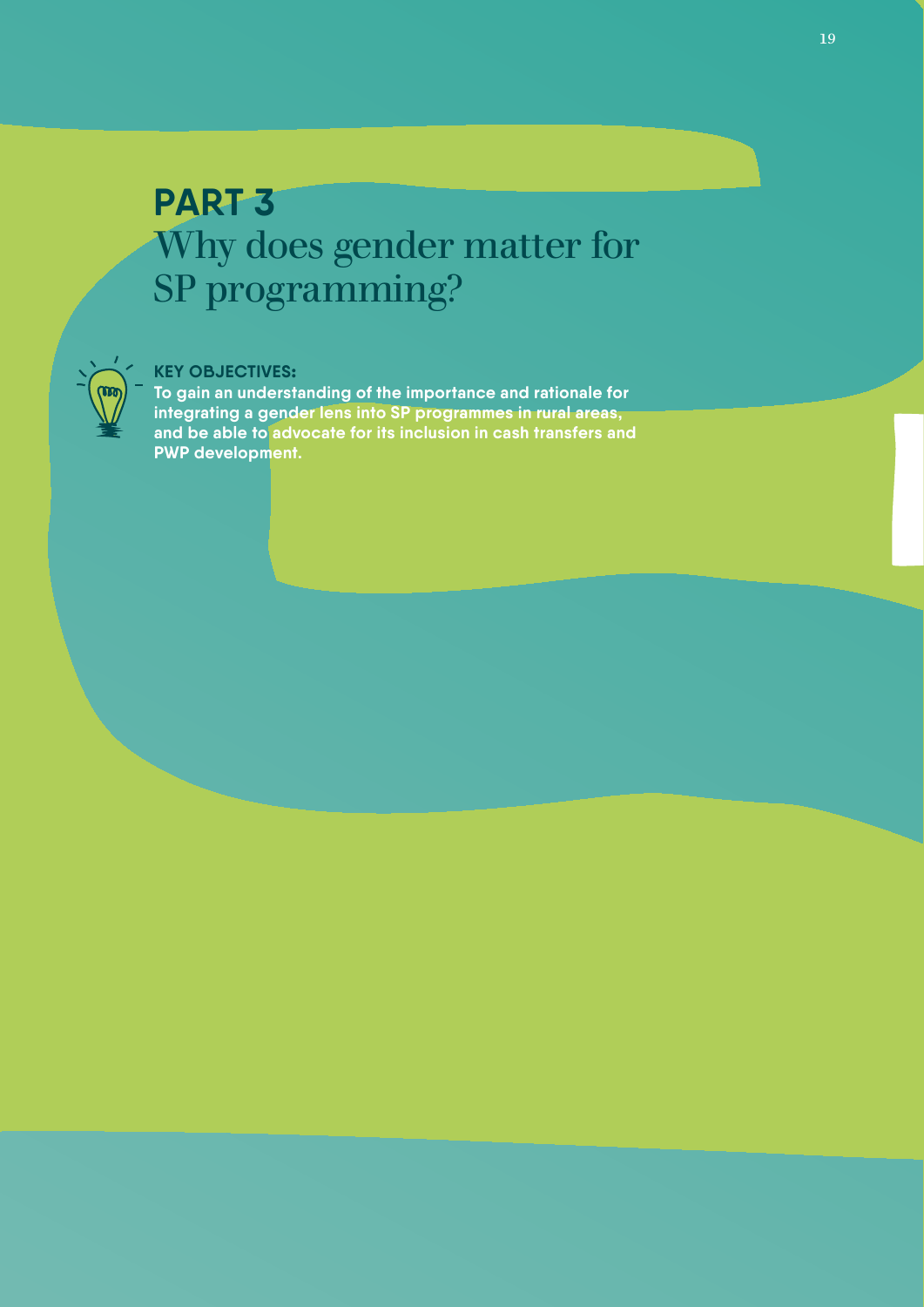## **3.1 Rationale for integrating gender into SP programmes**

In the development community, SP is increasingly recognized for the role it can play in reducing gender inequalities and promoting the economic empowerment of rural women (FAO, 2017). Interventions that recognize and support women's productive roles, alleviate their reproductive care burdens, and improve their social and economic position are key to achieving positive outcomes that contribute to sustainably reducing poverty, increasing food security and building women's and men's resilience to shocks and crises (UN Women, 2015; Holmes and Jones, 2013).

Despite this knowledge, it remains an ongoing challenge to turn this understanding into concrete actions to mainstream gender in the design and implementation of SP programmes. Difficulties in this regard are often due to a limited understanding of how gender inequalities shape rural women's and men's experience of poverty and their vulnerability to risks in rural settings; and a failure to adequately appreciate the importance of explicitly integrating gender into the SP programme cycle. In this section, we make a case for the importance of incorporating gender in SP programming, and discuss the benefits of adopting a gender-sensitive approach to SP.

There are three main reasons for integrating gender into social protection programmes.

#### **i. Rural poverty affects women and men differently due to gender roles and inequalities**

Men and women are affected by rural poverty and vulnerability in different ways due to their gender-specific roles, constraints and capacities in agriculture and rural livelihoods. Gender discrimination and inequality plays a significant role

in pushing rural women into poverty and food insecurity and trapping them there.

Men and women are affected by rural poverty and vulnerability in different ways due to their gender-specific roles, constraints and capacities in agriculture and rural livelihoods.

Women farmers play a significant role in agriculture. In developing countries, they make up about 43 percent of the agricultural labour force (FAO, 2011). However, because of gender-based discrimination women have generally less access than men to productive resources, services and employment opportunities. This discrimination creates a gap between women's and men's productivity and incomes. Because of discriminatory gender norms and practices, and women's generally lower status in the society, women are also more likely to experience excessive work burdens and time poverty; have reduced mobility; participate in only a limited manner in decision-making at the household and community levels;

and face gender-based violence (de la O Campos, 2015; UN Women, 2015). These disadvantages further reduce rural women's access to economic opportunities and social networks, and limit their participation in SP schemes (Holmes and Jones, 2009).

Consequently, rural women face greater challenges than men in building resilient livelihoods, managing shocks and overcoming poverty. Women, especially those between the age of 20 and 34, are more likely to live in poverty than men in 41 out of the 75 countries where sufficient data is available (UN Women, 2015). Even where women and men are both as likely to live in a poor household, women tend to be deprived in other areas. They generally have less access to labour markets and education, enjoy less financial and social autonomy, and own fewer assets (FAO, 2015). See Part 4 for a detailed discussion of the links between gender inequalities and rural poverty and vulnerability to crises.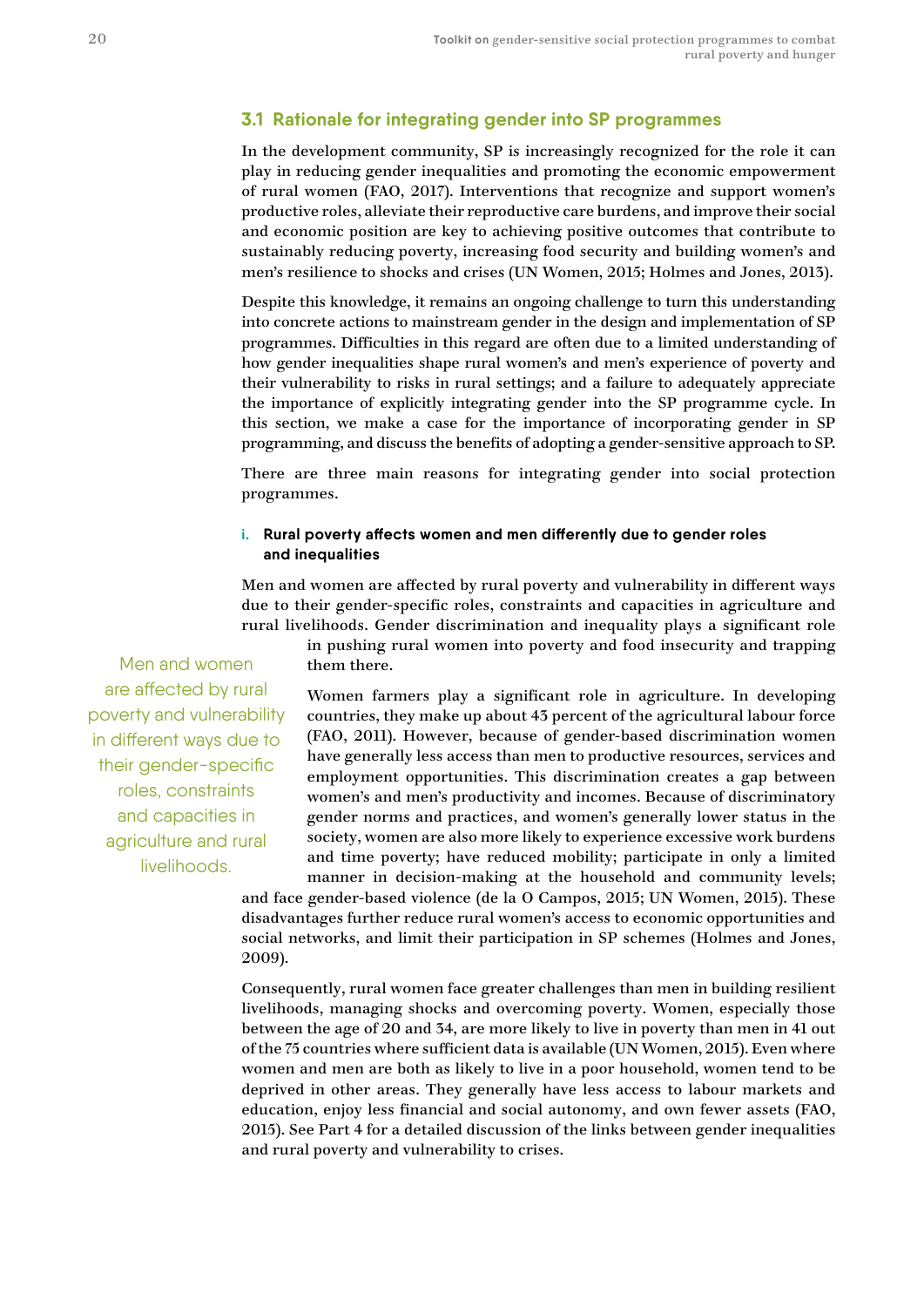

**IMPORTANT NOTE: For the above reasons, SP programmes must acknowledge how gender inequalities affect women's and men's exposure to, and experience of rural poverty. These progammes need to respond to the different needs of women and men and recognize their different priorities with regard to the support they require. In contexts where rural women are more vulnerable to poverty and crises, it is necessary to promote affirmative action for women to maximize the benefits they derive from SP and empower them.** 





#### **ii. Social inequalities create gender gaps in access to SP**

For rural women, gender-related norms and practices may create various barriers that prevent them from participating in, and benefitting fully and equitably from SP schemes. Rural women generally have irregular and interupted employment histories, and their work is concentrated in the informal sector. As a result, they are less able than men to contribute to social security schemes, including pensions and maternity protection.

Gender-blind programme design and implementation may also ignore the practical and socio-cultural barriers that prevent women from participating in SP programmes. These barriers include child-care demands and time poverty, restricted mobility, illiteracy, limited access to information, and cultural restrictions related to working in public spaces. For instance, mothers with small children may exclude themselves from public works schemes if these schemes do not offer child-care facilities.

Even if poor rural women participate in SP programmes, they may not necessarily use and benefit equally from the social transfers. Weak bargaining power in the household, limited confidence and a lack of financial and functional literacy in using cash and wages may restrict their control over benefits.

**IMPORTANT NOTE: Programmes must identify and address the gender-based constraints faced by rural women and men to ensure they both can participate in, and benefit equitably from interventions. Systematic efforts are needed, beyond the targeting of women, to ensure full uptake of programmes among rural women.**

Women, especially women between the age of 20 and 34, are more likely to live in poverty than men.